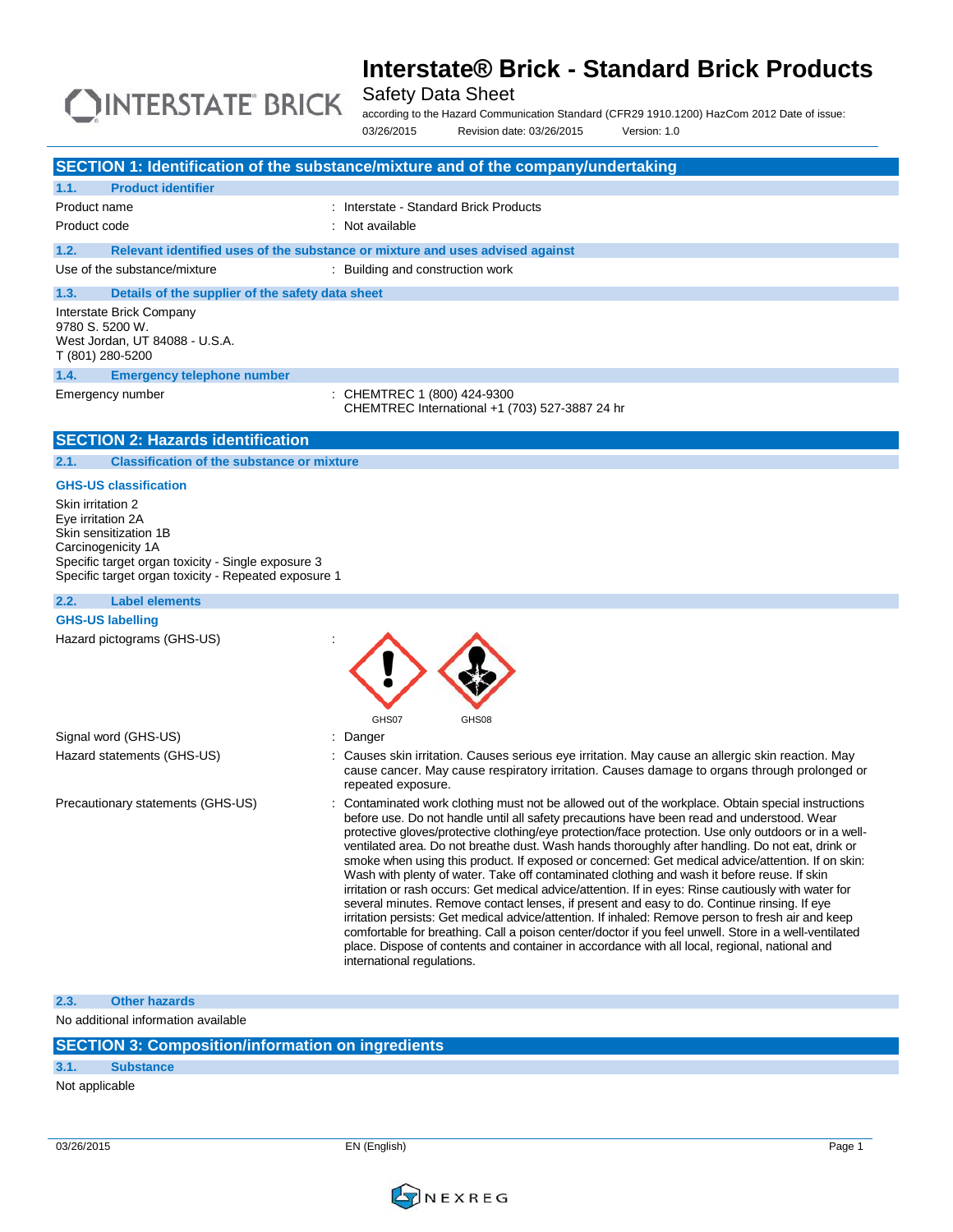Safety Data Sheet

according to the Hazard Communication Standard (CFR29 1910.1200) HazCom 2012

| <b>Name</b>                   | <b>Product identifier</b> | $\%$                   | <b>GHS-US classification</b>                                                         |
|-------------------------------|---------------------------|------------------------|--------------------------------------------------------------------------------------|
| Clay/Shale Aluminum Silicates | Proprietary               | $90 - 95$              | Skin Irrit, 2<br>Eye Irrit. 2A<br>Skin Sens, 1B<br>Carc. 1A<br>STOT SE3<br>STOT RE 1 |
| Quartz                        | (CAS No) 14808-60-7       | $40 - 75$ <sup>1</sup> | Carc. 1A<br>STOT RE 1                                                                |
| Manganese dioxide             | (CAS No) 1313-13-9        | $\leq$ 3               | Ox. Sol. 3<br>Acute Tox. 4 (Oral)<br>Acute Tox. 4 (Inhalation)                       |
| Chromium oxide $(Cr_2O_3)$    | (CAS No) 1308-38-9        | $<$ 3                  | Not classified                                                                       |

\* The specific chemical identity and exact percentage (concentration) of composition has been withheld as a trade secret in accordance with paragraph (i) of §1910.1200.

| <b>SECTION 4: First aid measures</b>                                |                                                                                                                                                                                                                                    |
|---------------------------------------------------------------------|------------------------------------------------------------------------------------------------------------------------------------------------------------------------------------------------------------------------------------|
| <b>Description of first aid measures</b><br>4.1.                    |                                                                                                                                                                                                                                    |
| First-aid measures after inhalation                                 | : If inhaled, remove to fresh air. If not breathing, give artificial respiration. If breathing is difficult,<br>give oxygen. Get medical advice/attention if you feel unwell.                                                      |
| First-aid measures after skin contact                               | : In case of contact, immediately flush skin with plenty of water. Remove contaminated clothing and<br>shoes. Wash clothing before reuse. If skin irritation or rash occurs: Get medical advice/attention.                         |
| First-aid measures after eye contact                                | : In case of contact, immediately flush eyes with plenty of water for at least 15 minutes. If easy to<br>do, remove contact lenses, if worn. If irritation persists, get medical attention.                                        |
| First-aid measures after ingestion                                  | : If swallowed, do NOT induce vomiting unless directed to do so by medical personnel. Never give<br>anything by mouth to an unconscious person. Get medical advice/attention if you feel unwell.                                   |
| 4.2.<br>Most important symptoms and effects, both acute and delayed |                                                                                                                                                                                                                                    |
| Symptoms/injuries after inhalation                                  | : May cause respiratory irritation. May cause shortness of breath, tightness of the chest, a sore<br>throat and cough. Repeated exposure to very high levels of repairable crystalline silica quartz<br>can cause acute silicosis. |
| Symptoms/injuries after skin contact                                | : Causes skin irritation. Symptoms may include redness, edema, drying, defatting and cracking<br>of the skin. May cause an allergic skin reaction.                                                                                 |
| Symptoms/injuries after eye contact                                 | : Causes serious eye irritation. Symptoms may include discomfort or pain, excess blinking and<br>tear production, with marked redness and swelling of the conjunctiva.                                                             |
| Symptoms/injuries after ingestion                                   | : May be harmful if swallowed. May cause stomach distress, nausea or vomiting.                                                                                                                                                     |
| 4.3.                                                                | Indication of any immediate medical attention and special treatment needed                                                                                                                                                         |

Symptoms may not appear immediately. In case of accident or if you feel unwell, seek medical advice immediately (show the label or SDS where possible).

|                                                                                                                         | <b>SECTION 5: Firefighting measures</b>                             |                                                                                                                                                                                           |
|-------------------------------------------------------------------------------------------------------------------------|---------------------------------------------------------------------|-------------------------------------------------------------------------------------------------------------------------------------------------------------------------------------------|
| 5.1.                                                                                                                    | <b>Extinguishing media</b>                                          |                                                                                                                                                                                           |
|                                                                                                                         | Suitable extinguishing media                                        | : Treat for surrounding material.                                                                                                                                                         |
|                                                                                                                         | Unsuitable extinguishing media                                      | : None known.                                                                                                                                                                             |
| 5.2.                                                                                                                    | Special hazards arising from the substance or mixture               |                                                                                                                                                                                           |
| Fire hazard                                                                                                             |                                                                     | : Products of combustion may include, and are not limited to: oxides of carbon.                                                                                                           |
| 5.3.                                                                                                                    | <b>Advice for firefighters</b>                                      |                                                                                                                                                                                           |
|                                                                                                                         | Protection during firefighting                                      | : Keep upwind of fire. Wear full fire fighting turn-out gear (full Bunker gear) and respiratory<br>protection (SCBA).                                                                     |
|                                                                                                                         | <b>SECTION 6: Accidental release measures</b>                       |                                                                                                                                                                                           |
| 6.1.                                                                                                                    | Personal precautions, protective equipment and emergency procedures |                                                                                                                                                                                           |
| General measures                                                                                                        |                                                                     | : Use personal protection recommended in Section 8. Isolate the hazard area and deny entry to<br>unnecessary and unprotected personnel. Do not breathe dust.                              |
| 6.2.                                                                                                                    | Methods and material for containment and cleaning up                |                                                                                                                                                                                           |
| For containment                                                                                                         |                                                                     | : Contain spill, then place in a suitable container. Minimize dust generation. Do not flush to<br>sewer or allow to enter waterways. Use appropriate Personal Protective Equipment (PPE). |
|                                                                                                                         | Methods for cleaning up                                             | : Vacuum or sweep material and place in a disposal container. Provide ventilation.                                                                                                        |
| 6.3.                                                                                                                    | <b>Reference to other sections</b>                                  |                                                                                                                                                                                           |
| See section 8 for further information on protective clothing and equipment and section 13 for advice on waste disposal. |                                                                     |                                                                                                                                                                                           |

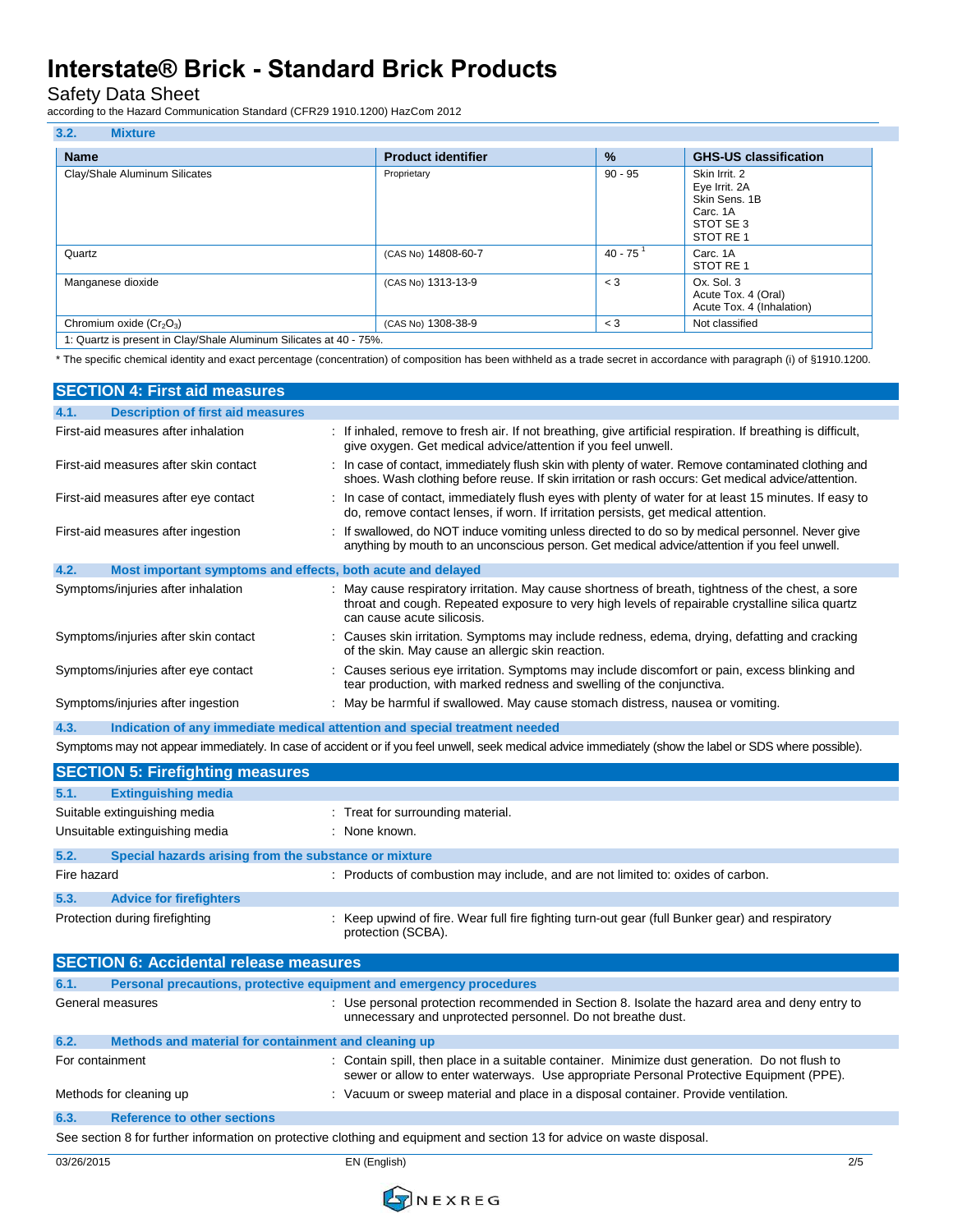Safety Data Sheet

according to the Hazard Communication Standard (CFR29 1910.1200) HazCom 2012

|      | <b>SECTION 7: Handling and storage</b>                       |                                                                                                                                                                                                                                                                                                                                        |
|------|--------------------------------------------------------------|----------------------------------------------------------------------------------------------------------------------------------------------------------------------------------------------------------------------------------------------------------------------------------------------------------------------------------------|
| 7.1. | <b>Precautions for safe handling</b>                         |                                                                                                                                                                                                                                                                                                                                        |
|      | Precautions for safe handling                                | : Avoid contact with skin and eyes. Do not breathe dust. Avoid generating dust. Good<br>housekeeping is important to prevent accumulation of dust. Do not swallow. Handle in<br>accordance with good industrial hygiene and safety practice. When using do not eat, drink or<br>smoke. Use only outdoors or in a well-ventilated area. |
|      | Hygiene measures                                             | : Launder contaminated clothing before reuse. Wash hands before eating, drinking, or smoking.                                                                                                                                                                                                                                          |
| 7.2. | Conditions for safe storage, including any incompatibilities |                                                                                                                                                                                                                                                                                                                                        |
|      | Storage conditions                                           | : Keep out of the reach of children. Store in a well-ventilated place. Avoid any dust buildup by<br>frequent cleaning and suitable construction of the storage area.                                                                                                                                                                   |

#### **7.3. Specific end use(s)**

Not available.

|                                                    | <b>SECTION 8: Exposure controls/personal protection</b>      |                                                                                                                                                                               |  |
|----------------------------------------------------|--------------------------------------------------------------|-------------------------------------------------------------------------------------------------------------------------------------------------------------------------------|--|
| <b>Control parameters</b><br>8.1.                  |                                                              |                                                                                                                                                                               |  |
|                                                    | <b>Clay/Shale Aluminum Silicates (Proprietary)</b>           |                                                                                                                                                                               |  |
| <b>ACGIH</b>                                       | ACGIH TWA (mg/m <sup>3</sup> )                               | $10$ mg/m <sup>3</sup>                                                                                                                                                        |  |
| <b>OSHA</b>                                        | OSHA PEL (TWA) (mg/m <sup>3</sup> )                          | $15 \text{ mg/m}^3$                                                                                                                                                           |  |
| Quartz (14808-60-7)                                |                                                              |                                                                                                                                                                               |  |
| <b>ACGIH</b>                                       | ACGIH TWA (mg/m <sup>3</sup> )                               | 0.025 mg/m <sup>3</sup> (respirable fraction)                                                                                                                                 |  |
| <b>OSHA</b><br>OSHA PEL (TWA) (mg/m <sup>3</sup> ) |                                                              | $((10 \text{ mg/m}^3)/(\% \text{SiO}_2 + 2) \text{ TWA}$ (resp))<br>$((30 \text{ mg/m}^3)/(\% \text{SiO}_2 + 2) \text{ TWA}$ (total))<br>$((250)/(%SiO2+5)$ mppcf TWA (resp)) |  |
| Manganese dioxide (1313-13-9)                      |                                                              |                                                                                                                                                                               |  |
| <b>ACGIH</b>                                       | ACGIH TWA (mg/m <sup>3</sup> )                               | 0.2 mg/m <sup>3</sup> (Mn)                                                                                                                                                    |  |
| <b>OSHA</b>                                        | OSHA PEL (TWA) (mg/m <sup>3</sup> )                          | 5 mg/m $3$ (Mn)                                                                                                                                                               |  |
|                                                    | Chromium oxide (Cr <sub>2</sub> O <sub>3</sub> ) (1308-38-9) |                                                                                                                                                                               |  |
| <b>ACGIH</b>                                       | ACGIH TWA (mg/m <sup>3</sup> )                               | 0.05 mg/m <sup>3</sup>                                                                                                                                                        |  |
| <b>OSHA</b>                                        | OSHA PEL (TWA) (mg/m <sup>3</sup> )                          | 0.05 mg/m <sup>3</sup>                                                                                                                                                        |  |

| 8.2.<br><b>Exposure controls</b> |                                                                                                                                                                                                                                                                                                                                                                                                                |
|----------------------------------|----------------------------------------------------------------------------------------------------------------------------------------------------------------------------------------------------------------------------------------------------------------------------------------------------------------------------------------------------------------------------------------------------------------|
| Appropriate engineering controls | : Use ventilation adequate to keep exposures (airborne levels of dust, fume, vapor, etc.) below<br>recommended exposure limits.                                                                                                                                                                                                                                                                                |
| Personal protective equipment    | : Avoid all unnecessary exposure.                                                                                                                                                                                                                                                                                                                                                                              |
| Hand protection                  | : Wear chemically resistant protective gloves.                                                                                                                                                                                                                                                                                                                                                                 |
| Eye protection                   | : Safety glasses with side shields or goggles are recommended for dust.                                                                                                                                                                                                                                                                                                                                        |
| Skin and body protection         | : Wear suitable protective clothing.                                                                                                                                                                                                                                                                                                                                                                           |
| Respiratory protection           | : A NIOSH approved dust mask or filtering facepiece is recommended in poorly ventilated areas<br>or when permissible exposure limits may be exceeded. Respirators should be selected by and<br>used under the direction of a trained health and safety professional following requirements<br>found in OSHA's respirator standard (29 CFR 1910.134) and ANSI's standard for respiratory<br>protection (Z88.2). |
| Environmental exposure controls  | : Maintain levels below Community environmental protection thresholds.                                                                                                                                                                                                                                                                                                                                         |
| Other information                | : Do not eat, smoke or drink where material is handled, processed or stored. Wash hands carefully<br>before eating or smoking. Handle according to established industrial hygiene and safety practices.                                                                                                                                                                                                        |

#### **SECTION 9: Physical and chemical properties 9.1. Information on basic physical and chemical properties**

| Physical state | : Solid             |
|----------------|---------------------|
| Appearance     | : Vitrified solid   |
| Color          | : Various           |
| Odor           | : Odorless          |
| Odor threshold | : No data available |
|                |                     |

03/26/2015 EN (English) 3/5

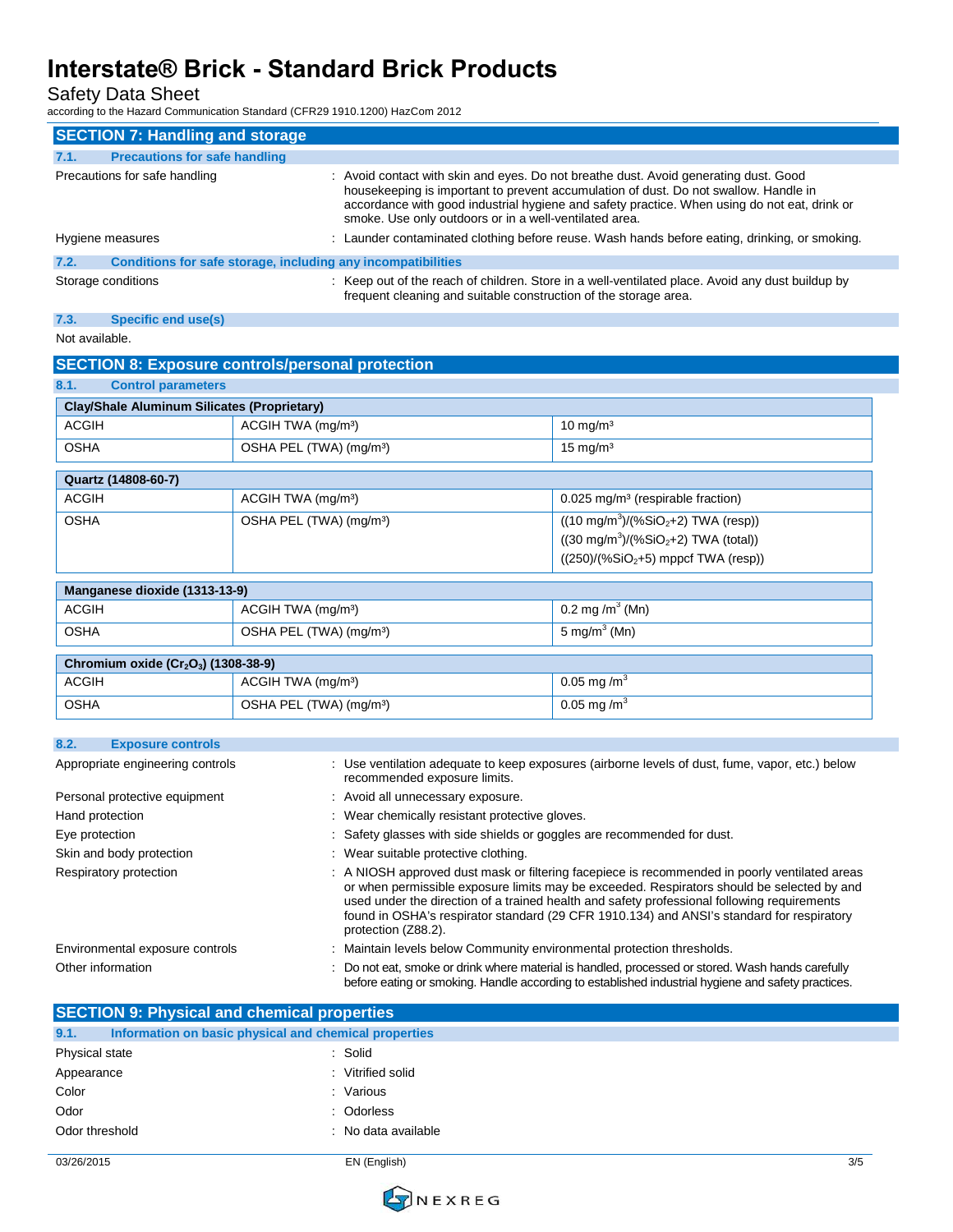Safety Data Sheet

according to the Hazard Communication Standard (CFR29 1910.1200) HazCom 2012

| рH                                         | ۰ | No data available |
|--------------------------------------------|---|-------------------|
| Melting point                              |   | No data available |
| Freezing point                             |   | No data available |
| Boiling point                              |   | No data available |
| Flash point                                |   | No data available |
| Relative evaporation rate (butylacetate=1) |   | No data available |
| Flammability (solid, gas)                  |   | Not flammable     |
| <b>Explosive limits</b>                    |   | No data available |
| <b>Explosive properties</b>                |   | No data available |
| Oxidising properties                       |   | No data available |
| Vapor pressure                             |   | No data available |
| Relative density                           | ۰ | 2.6               |
| Relative vapor density at 20 °C            |   | No data available |
| Solubility                                 |   | Insoluble         |
| Partition coefficient: n-octanol/water     |   | No data available |
| Log Kow                                    |   | No data available |
| Auto-ignition temperature                  |   | No data available |
| Decomposition temperature                  |   | No data available |
| Viscosity                                  |   | No data available |
| Viscosity, kinematic                       |   | No data available |
| Viscosity, dynamic                         |   | No data available |
|                                            |   |                   |

### **9.2. Other information**

No additional information available

| <b>SECTION 10: Stability and reactivity</b>                  |                           |  |  |
|--------------------------------------------------------------|---------------------------|--|--|
| <b>Reactivity</b><br>10.1.                                   |                           |  |  |
| No dangerous reaction known under conditions of normal use.  |                           |  |  |
| 10.2.<br><b>Chemical stability</b>                           |                           |  |  |
| Stable under normal storage conditions.                      |                           |  |  |
| <b>Possibility of hazardous reactions</b><br>10.3.           |                           |  |  |
| No dangerous reaction known under conditions of normal use.  |                           |  |  |
| <b>Conditions to avoid</b><br>10.4.                          |                           |  |  |
| None known.                                                  |                           |  |  |
| 10.5.<br><b>Incompatible materials</b>                       |                           |  |  |
| None known.                                                  |                           |  |  |
| <b>Hazardous decomposition products</b><br>10.6.             |                           |  |  |
| May include, and are not limited to: oxides of carbon.       |                           |  |  |
| <b>SECTION 11: Toxicological information</b>                 |                           |  |  |
| 11.1.<br>Information on toxicological effects                |                           |  |  |
| : Not classified.<br>Acute toxicity                          |                           |  |  |
| <b>Interstate - Standard Brick Products</b>                  |                           |  |  |
| LD50 oral rat                                                | > 2000 mg/kg              |  |  |
| LD50 dermal rabbit                                           | No data available         |  |  |
| LC50 inhalation rat<br>$> 5$ mg/l/4h                         |                           |  |  |
| Manganese dioxide (1313-13-9)                                |                           |  |  |
| LD50 oral rat                                                | > 3478 mg/kg              |  |  |
| Chromium oxide (Cr <sub>2</sub> O <sub>3</sub> ) (1308-38-9) |                           |  |  |
| LD50 oral rat                                                | >15000 mg/kg              |  |  |
| LC50 inhalation rat                                          | $> 5.41$ mg/l/4h          |  |  |
| Skin corrosion/irritation                                    | : Causes skin irritation. |  |  |

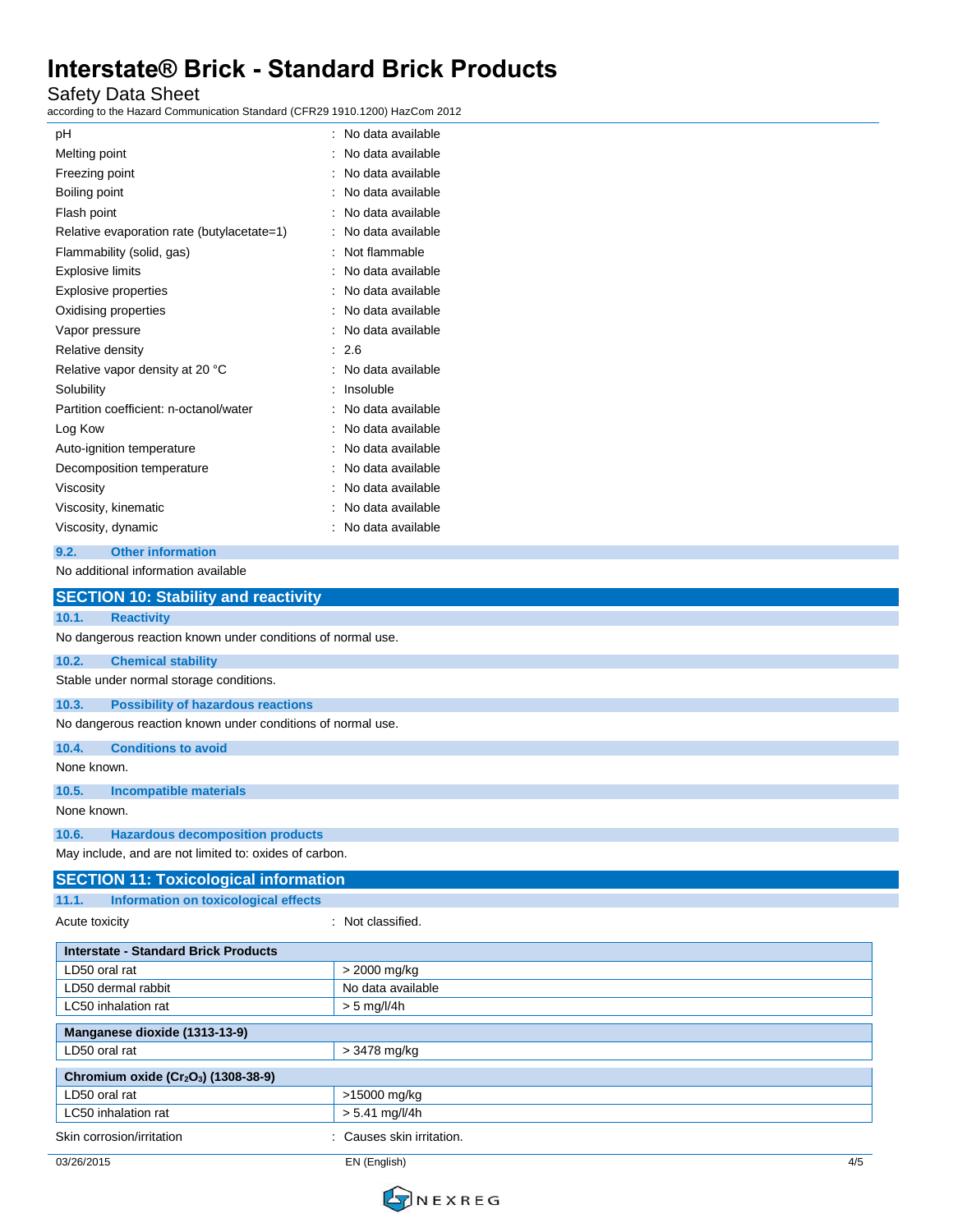Safety Data Sheet<br>according to the Hazard Commur

cation Standard (CFR29 1910.1200) HazCom 2012

| iccording to the Hazard Communication Standard (Cr K29 1910.1200) HazCom 2012 |                                                                                                                                                                                                                                                                                                                                                                                                                                                                                                                                                                                                                                                                                                                                        |
|-------------------------------------------------------------------------------|----------------------------------------------------------------------------------------------------------------------------------------------------------------------------------------------------------------------------------------------------------------------------------------------------------------------------------------------------------------------------------------------------------------------------------------------------------------------------------------------------------------------------------------------------------------------------------------------------------------------------------------------------------------------------------------------------------------------------------------|
| Serious eye damage/irritation<br>Respiratory or skin sensitisation            | : Causes serious eye irritation.<br>: May cause an allergic skin reaction.                                                                                                                                                                                                                                                                                                                                                                                                                                                                                                                                                                                                                                                             |
| Germ cell mutagenicity                                                        | Based on available data, the classification criteria are not met.                                                                                                                                                                                                                                                                                                                                                                                                                                                                                                                                                                                                                                                                      |
| Carcinogenicity                                                               | : May cause cancer.                                                                                                                                                                                                                                                                                                                                                                                                                                                                                                                                                                                                                                                                                                                    |
|                                                                               |                                                                                                                                                                                                                                                                                                                                                                                                                                                                                                                                                                                                                                                                                                                                        |
| Quartz (14808-60-7)                                                           |                                                                                                                                                                                                                                                                                                                                                                                                                                                                                                                                                                                                                                                                                                                                        |
| IARC group                                                                    | 1 - Carcinogenic to humans                                                                                                                                                                                                                                                                                                                                                                                                                                                                                                                                                                                                                                                                                                             |
| National Toxicology Program (NTP) Status                                      | 2 - Known Human Carcinogens                                                                                                                                                                                                                                                                                                                                                                                                                                                                                                                                                                                                                                                                                                            |
| Chromium oxide (Cr <sub>2</sub> O <sub>3</sub> ) (1308-38-9)                  |                                                                                                                                                                                                                                                                                                                                                                                                                                                                                                                                                                                                                                                                                                                                        |
| IARC group                                                                    | 3 - Not classifiable                                                                                                                                                                                                                                                                                                                                                                                                                                                                                                                                                                                                                                                                                                                   |
| Reproductive toxicity                                                         | : Based on available data, the classification criteria are not met.                                                                                                                                                                                                                                                                                                                                                                                                                                                                                                                                                                                                                                                                    |
| Specific target organ toxicity (single exposure)                              | : May cause respiratory irritation.                                                                                                                                                                                                                                                                                                                                                                                                                                                                                                                                                                                                                                                                                                    |
| Specific target organ toxicity (repeated exposure)                            | Causes damage to organs through prolonged or repeated exposure. Respirable crystalline<br>÷<br>silica in the form of quartz or cristobalite from occupational sources is listed by the International<br>Agency for Research on Cancer (IARC) and National Toxicology Program (NTP) as a lung<br>carcinogen. Prolonged exposure to respirable crystalline silica has been known to cause<br>silicosis, a lung disease, which may be disabling. While there may be a factor of individual<br>susceptibility to a given exposure to respirable silica dust, the risk of contracting silicosis and<br>the severity of the disease is clearly related to the amount of dust exposure and the length of<br>time (usually years) of exposure. |
| Aspiration hazard                                                             | Based on available data, the classification criteria are not met.                                                                                                                                                                                                                                                                                                                                                                                                                                                                                                                                                                                                                                                                      |
| Symptoms/injuries after inhalation                                            | May cause respiratory irritation. May cause shortness of breath, tightness of the chest, a sore<br>throat and cough. Repeated exposure to very high levels of repairable crystalline silica quartz<br>can cause acute silicosis.                                                                                                                                                                                                                                                                                                                                                                                                                                                                                                       |
| Symptoms/injuries after skin contact                                          | : Causes skin irritation. Symptoms may include redness, edema, drying, defatting and cracking<br>of the skin. May cause an allergic skin reaction.                                                                                                                                                                                                                                                                                                                                                                                                                                                                                                                                                                                     |
| Symptoms/injuries after eye contact                                           | : Causes serious eye irritation. Symptoms may include discomfort or pain, excess blinking and<br>tear production, with marked redness and swelling of the conjunctiva.                                                                                                                                                                                                                                                                                                                                                                                                                                                                                                                                                                 |
| Symptoms/injuries after ingestion                                             | : May be harmful if swallowed. May cause stomach distress, nausea or vomiting.                                                                                                                                                                                                                                                                                                                                                                                                                                                                                                                                                                                                                                                         |
| <b>SECTION 12: Ecological information</b>                                     |                                                                                                                                                                                                                                                                                                                                                                                                                                                                                                                                                                                                                                                                                                                                        |
| 12.1.<br><b>Toxicity</b>                                                      |                                                                                                                                                                                                                                                                                                                                                                                                                                                                                                                                                                                                                                                                                                                                        |
| Ecology - general                                                             | : May cause long-term adverse effects in the aquatic environment.                                                                                                                                                                                                                                                                                                                                                                                                                                                                                                                                                                                                                                                                      |
| 12.2.<br><b>Persistence and degradability</b>                                 |                                                                                                                                                                                                                                                                                                                                                                                                                                                                                                                                                                                                                                                                                                                                        |
| <b>Interstate - Standard Brick Products</b>                                   |                                                                                                                                                                                                                                                                                                                                                                                                                                                                                                                                                                                                                                                                                                                                        |
| Persistence and degradability                                                 | Not established.                                                                                                                                                                                                                                                                                                                                                                                                                                                                                                                                                                                                                                                                                                                       |
| 12.3.<br><b>Bioaccumulative potential</b>                                     |                                                                                                                                                                                                                                                                                                                                                                                                                                                                                                                                                                                                                                                                                                                                        |
| <b>Interstate - Standard Brick Products</b>                                   |                                                                                                                                                                                                                                                                                                                                                                                                                                                                                                                                                                                                                                                                                                                                        |
| Bioaccumulative potential                                                     | Not established.                                                                                                                                                                                                                                                                                                                                                                                                                                                                                                                                                                                                                                                                                                                       |
| 12.4.<br><b>Mobility in soil</b>                                              |                                                                                                                                                                                                                                                                                                                                                                                                                                                                                                                                                                                                                                                                                                                                        |
| No additional information available                                           |                                                                                                                                                                                                                                                                                                                                                                                                                                                                                                                                                                                                                                                                                                                                        |
| 12.5.<br><b>Other adverse effects</b>                                         |                                                                                                                                                                                                                                                                                                                                                                                                                                                                                                                                                                                                                                                                                                                                        |
| Effect on the global warming                                                  | : No known ecological damage caused by this product.                                                                                                                                                                                                                                                                                                                                                                                                                                                                                                                                                                                                                                                                                   |
|                                                                               |                                                                                                                                                                                                                                                                                                                                                                                                                                                                                                                                                                                                                                                                                                                                        |
| <b>SECTION 13: Disposal considerations</b>                                    |                                                                                                                                                                                                                                                                                                                                                                                                                                                                                                                                                                                                                                                                                                                                        |
| 13.1.<br><b>Waste treatment methods</b>                                       |                                                                                                                                                                                                                                                                                                                                                                                                                                                                                                                                                                                                                                                                                                                                        |
| Waste disposal recommendations                                                | : This material must be disposed of in accordance with all local, state, provincial, and federal<br>regulations. The generation of waste should be avoided or minimized wherever possible.                                                                                                                                                                                                                                                                                                                                                                                                                                                                                                                                             |
| <b>SECTION 14: Transport information</b>                                      |                                                                                                                                                                                                                                                                                                                                                                                                                                                                                                                                                                                                                                                                                                                                        |
| <b>Department of Transportation (DOT)</b>                                     |                                                                                                                                                                                                                                                                                                                                                                                                                                                                                                                                                                                                                                                                                                                                        |
| In accordance with DOT                                                        |                                                                                                                                                                                                                                                                                                                                                                                                                                                                                                                                                                                                                                                                                                                                        |
| Not regulated for transport                                                   |                                                                                                                                                                                                                                                                                                                                                                                                                                                                                                                                                                                                                                                                                                                                        |
| <b>Additional information</b>                                                 |                                                                                                                                                                                                                                                                                                                                                                                                                                                                                                                                                                                                                                                                                                                                        |
| Other information                                                             | : No supplementary information available.                                                                                                                                                                                                                                                                                                                                                                                                                                                                                                                                                                                                                                                                                              |